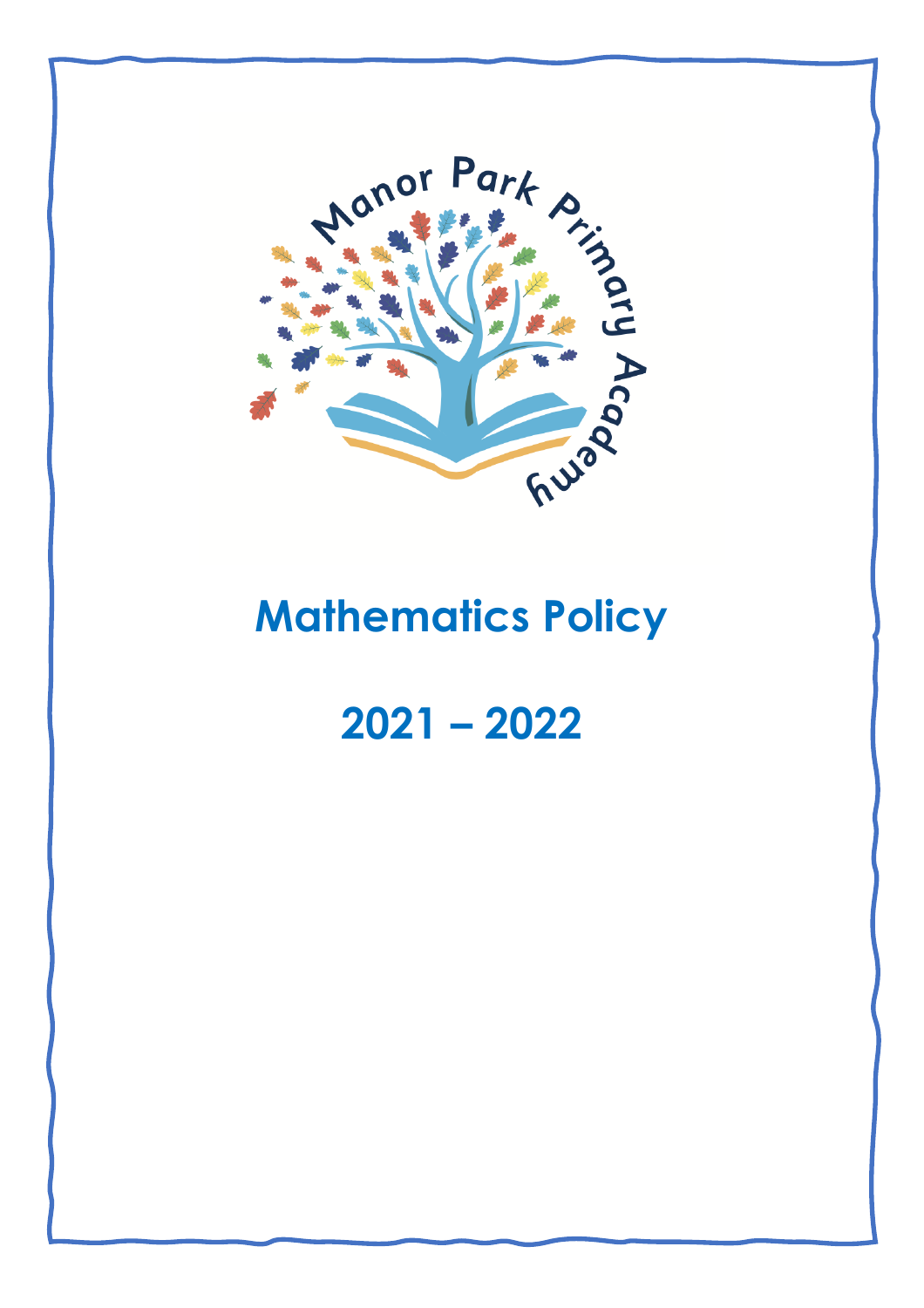## **Vision**

At Manor Park Primary Academy, we believe that every child should have the opportunity to reach their potential in Mathematics and have the necessary skills to succeed in the modern world. As such, our curriculum is designed and implemented with the requirements of the National Curriculum at its core and delivered through broad, engaging and relevant lessons that allow children to engage more deeply with the subject and experience the inter-connectivity of maths with the wider curriculum and the world outside of school.

### **Intent**

#### **Aims of our mathematics curriculum**

#### **The curriculum will:**

- Deliver lessons that are creative and engaging.
- Enable children to make rich connections across mathematical concepts.
- Follow a mastery concept, which encourages children to dig deep into topics.
- Allow children to develop fluency, mathematical reasoning and competency in solving increasingly sophisticated problems.
- Demonstrate that mathematics is essential to everyday life, critical to science, technology and engineering, and necessary for financial literacy and most forms of employment.
- Develop a sense of enjoyment and curiosity about the subject.

## **Implementation**

Our maths planning is based on Schemes of Learning from White Rose Maths (WRM) and enhanced by a wide range of resources to support reasoning and problem solving. This enables children to follow a sequential and progressive curriculum in every year group and across the Key Stages. Teachers know which objectives must be taught and the small steps needed to ensure pupils gain a comprehensive understanding of a given topic.

As a school, we place great emphasis in ensuring consistency of practice during lessons, which allows the children to progress from skill fluency to reasoning and problem solving, thus ensuring an excellent depth of knowledge.

As such, maths lessons at MPA follow a clearly defined structure. Times table and arithmetic practice begins the lesson, followed by an Assessment for Learning based on the learning question for the lesson. Children are then re-grouped , with focus groups being formed for those who require support.